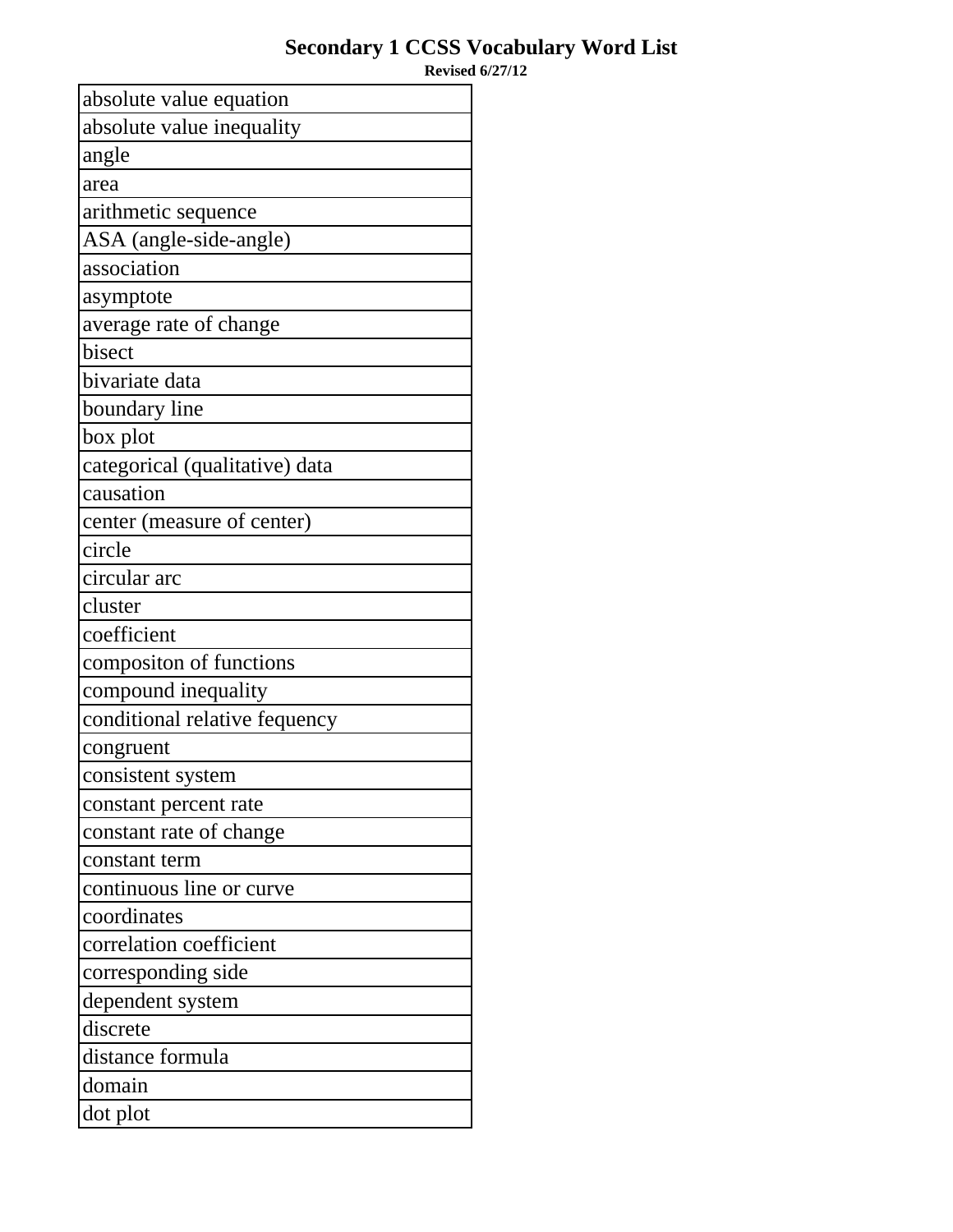| elimination (system of equations) |
|-----------------------------------|
| end behavior                      |
| equal differences                 |
| equal factors                     |
| equation                          |
| equilateral triangle              |
| even function                     |
| exponential equation              |
| explicit formula                  |
| exponential function              |
| exponential regression model      |
| expression                        |
| extrapolate                       |
| factor                            |
| function                          |
| function notation                 |
| gap                               |
| geometric sequence                |
| half-plane                        |
| histogram                         |
| horizontal intercept              |
| horizontal translation            |
| inconsistent system               |
| increasing exponentially          |
| increasing linearly               |
| independent system                |
| inequality                        |
| infintely many solutions          |
| input                             |
| interpolate                       |
| interquartile range               |
| intersection                      |
| interval                          |
| interval notation                 |
| joint frequency                   |
| laws of exponents                 |
| line                              |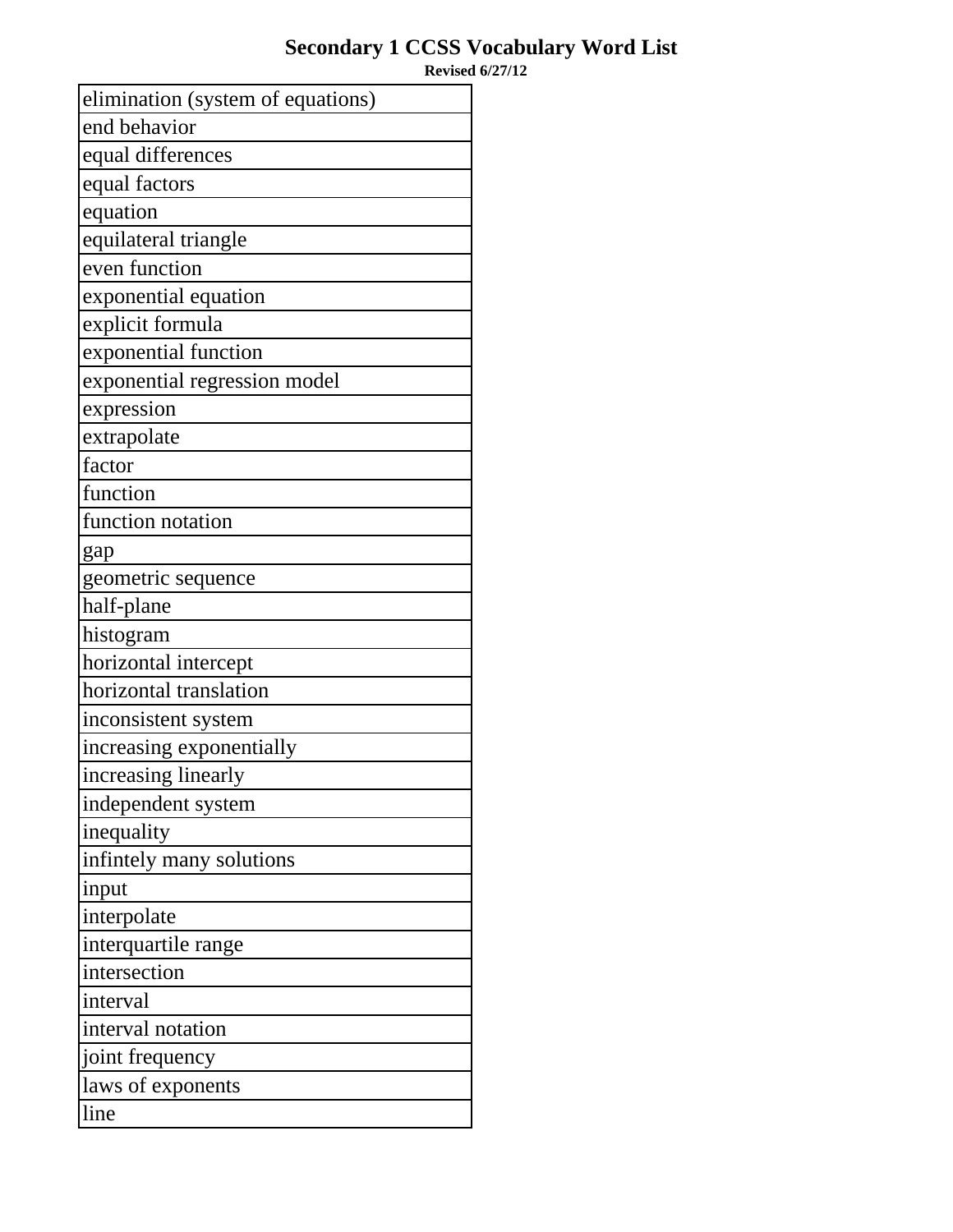| line of best fit                  |
|-----------------------------------|
| line segment                      |
| linear equation                   |
| linear function                   |
| linear regression model           |
| marginal frequency                |
| mean                              |
| median                            |
| numerical (quantitative) data     |
| odd function                      |
| outlier                           |
| output                            |
| parallel lines                    |
| parallelogram                     |
| parameter                         |
| perimeter                         |
| perpendicular bisect of a segment |
| perpendicular lines               |
| point                             |
| polygon                           |
| <b>Pythagorean Theorem</b>        |
| quartile                          |
| range (statistics)                |
| range                             |
| rate of change                    |
| rectangle                         |
| recursive                         |
| reflection                        |
| regression equation               |
| regular hexagon in a circle       |
| regular polygon                   |
| residuals                         |
| rigid motion                      |
| rotation                          |
| SAS (side-angle-side)             |
| scatter plot                      |
| segment (line)                    |